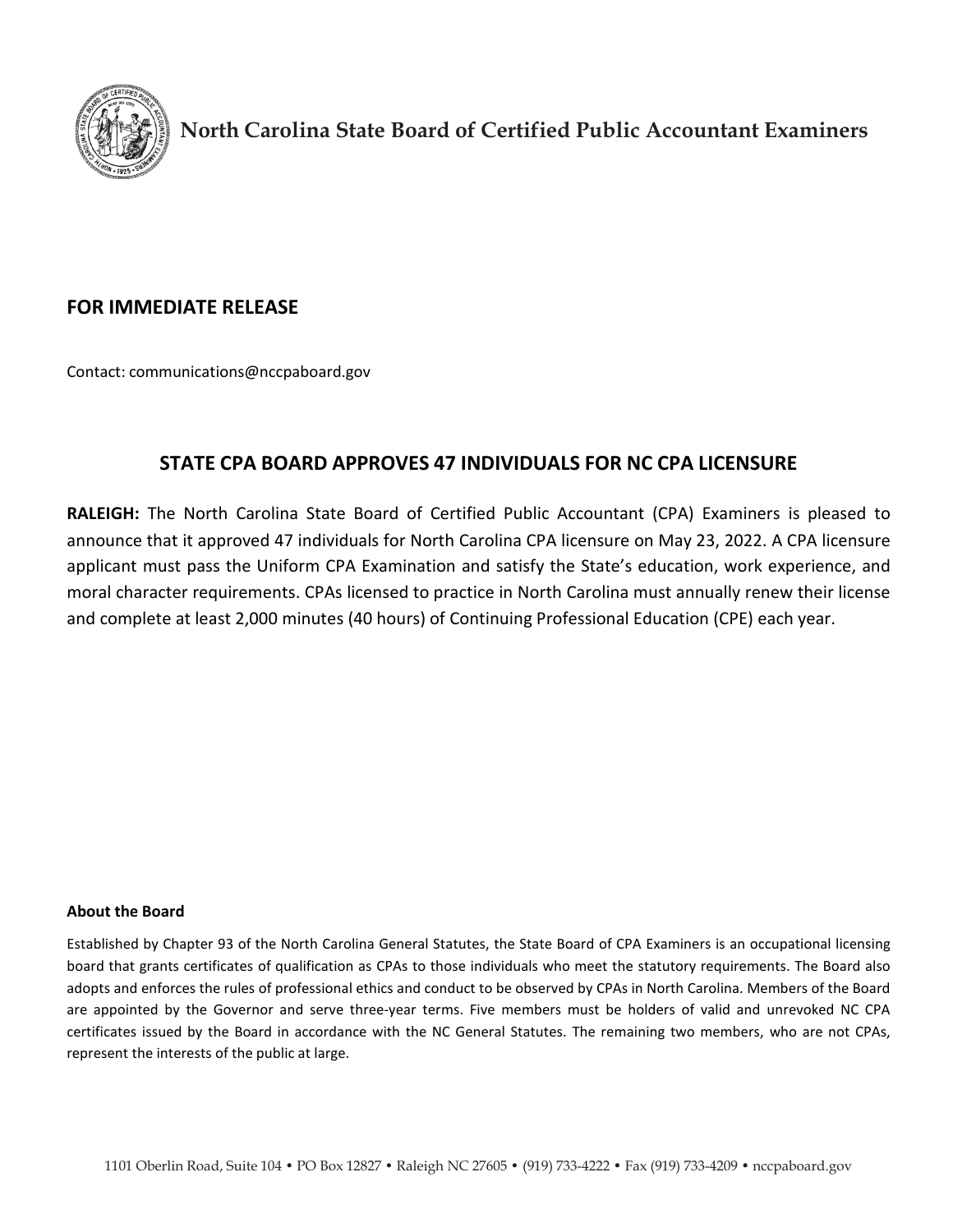### **NC State Board of CPA Examiners North Carolina CPAs Licensed 05/23/2022 Sorted by Name**

| <b>First Name</b> | <b>Middle Name</b>     | <b>Last Name</b> |
|-------------------|------------------------|------------------|
| Jackson           | Henry                  | Adams            |
| Michael           | Thomas                 | Ayotte           |
| Danielle          | Grace                  | <b>Bailey</b>    |
| Lauren            | Lynne                  | <b>Bakke</b>     |
| Amy               | Gomez                  | <b>Bayley</b>    |
| K'La              | ShaQueen               | Brewington       |
| Kalund            | Donovan                | <b>Brodie</b>    |
| <b>Nicholas</b>   | <b>Kirk</b>            | Chilcutt         |
| Lenvil            | Allen                  | Coltrane         |
| William           | Thomas                 | DeLeo II         |
| Julian            | Gibson                 | Drew             |
| Emily             | Joy                    | Etgen            |
| Chad              | Hogan                  | Evertz           |
| Jordan            | Nicole                 | Hoerner          |
| Tristan           | Dean                   | Holleman         |
| Latanya           | Cain                   | Holmes           |
| Owen              | <b>Elizabeth Hicks</b> | Hooper           |
| Tara              | Janelle                | Howard           |
| Hannah            | Murphy                 | Jabusch          |
| Wilson            | Lee                    | Jolly            |
| <b>Thomas</b>     | Joseph                 | Kessler III      |
| Olena             | Trymaylo               | Kilson           |
| <b>Bailey</b>     | Parker Thompson        | Kirkman          |
| Jonathan          | Drew                   | Kitchens         |
| Kevin             | Michael                | Kucharski        |
| Lauren            | Margaret               | Layton           |
| Ryan              | James                  | Linden           |
| Andrew            | Macdonald              | Lundgren         |
| Rachel            | Elizabeth              | Mann             |